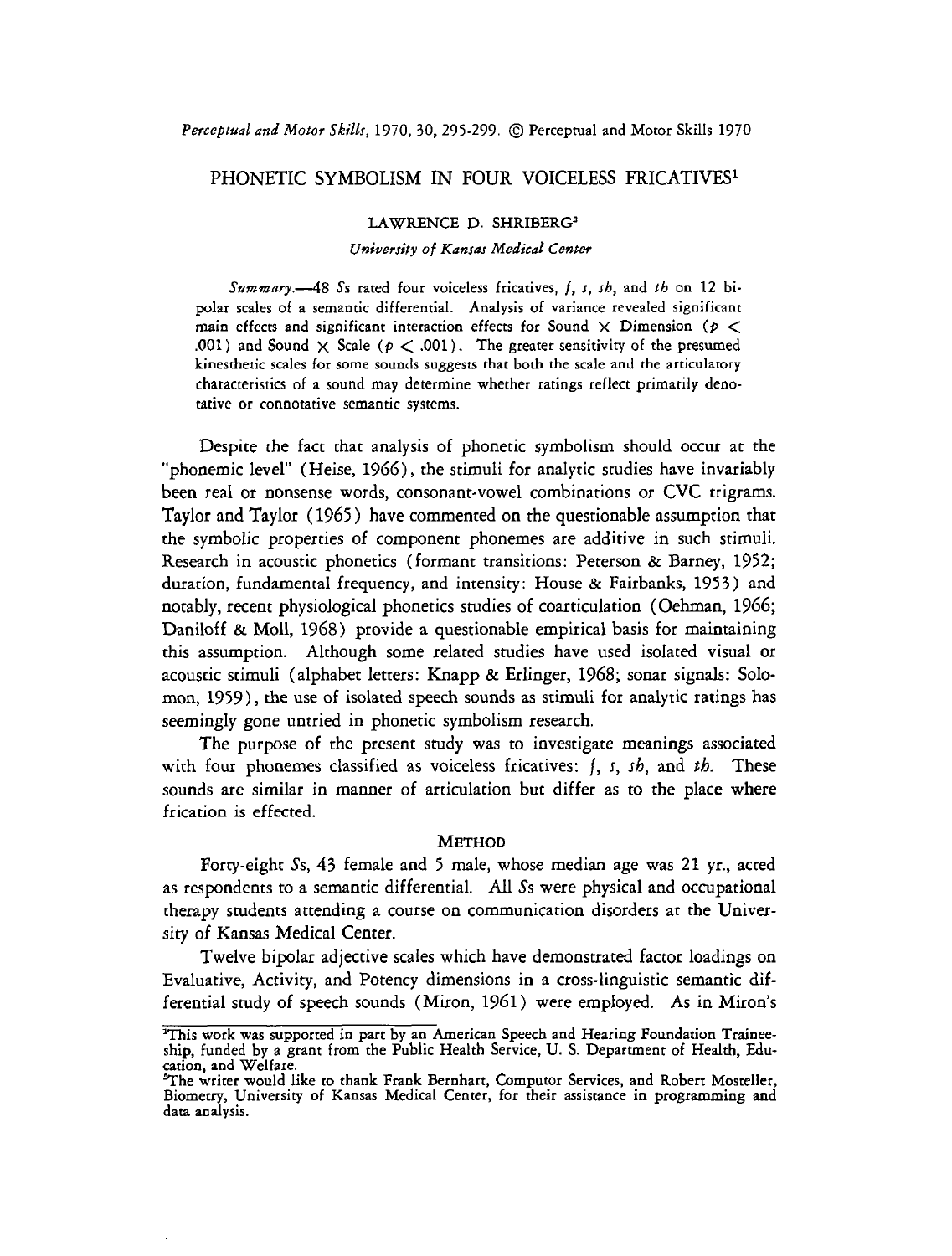study and other studies which have used a semantic differential as the dependent variable, some of the 12 adjective scales could be responded to in terms of physiological and/or acoustic phonetic properties of speech sounds.

The 12 scales were randomized as to dimension and left-right marginal positioning and arranged on 7-point scales as suggested by Osgood, Suci, and Tannenbaum (1957, p. 83) on score sheets. At the top of a sheet, one of the four voiceless fricatives was printed in lower case letters. The directions required that S "say the *speech sound* made by the letter (s)" to himself before each rating. These procedures would assumedly heighten the sensory-motor components of sound production, whereas an alternative method, oral examiner presentation of each sound, would primarily invoke a rater's auditory perception of a sound.

Eight of the possible 24 orderings of the four sounds were selected to test for order effects in ratings. Booklets were distributed such that the eight experimental orders were distributed equally throughout the room. After **all** Ss had read the instructions, the investigator verbally emphasized that S should say each sound quietly to himself before each rating. **All** Ss completed the 48 ratings in 15 min.

## **RESULTS**

Table 1 presents a summary of the analysis of variance. Since both the main effect for Order and a three-way interaction, Sound  $\times$  Scale  $\times$  Order, reached statistical significance, the order in which Ss rated sounds did make some

| Source                               | df   | MS    | F    | Þ         |
|--------------------------------------|------|-------|------|-----------|
| Sounds $(A)$                         | 3    | 22.50 | 5.39 | $-01$     |
| Dimensions (B)                       | 2    | 17.65 | 4.36 | < .05     |
| Scales (C)                           | 9    | 10.82 | 6.07 | < 0.001   |
| Order $(D)$                          | 7    | 10.85 | 3.20 | $\leq 01$ |
| $A \times B$                         | 6    | 31.18 | 7.79 | <.001     |
| $A \times C$                         | 27   | 9.91  | 6.60 | < .001    |
| $A \times D$                         | 21   | 5.57  | 1.34 | ns        |
| $B \times D$                         | 14   | 6.03  | 1.49 | <b>ns</b> |
| $C \times D$                         | 63   | 2.38  | 1.34 | ns        |
| $A \times B \times D$                | 42   | 3.88  | 1.07 | ns        |
| A × C × D                            | 189  | 1.85  | 1.23 | - 05      |
| Error Terms                          |      |       |      |           |
| A, $A \times D$                      | 120  | 4.17  |      |           |
| $B, B \times D$                      | 80   | 4.05  |      |           |
| C, $C \times D$                      | 360  | 1.78  |      |           |
| D                                    | 40   | 3.38  |      |           |
| $A \times B$ , $A \times B \times D$ | 240  | 3.60  |      |           |
| $A \times C$ , $A \times C \times D$ | 1080 | 1.50  |      |           |

TABLE 1 ANALYSIS **OF** VARIANCB: SEMANTIC DIFFERENTIAL RATINGS **FOR FOUR**  VOICELESS FRICATIVES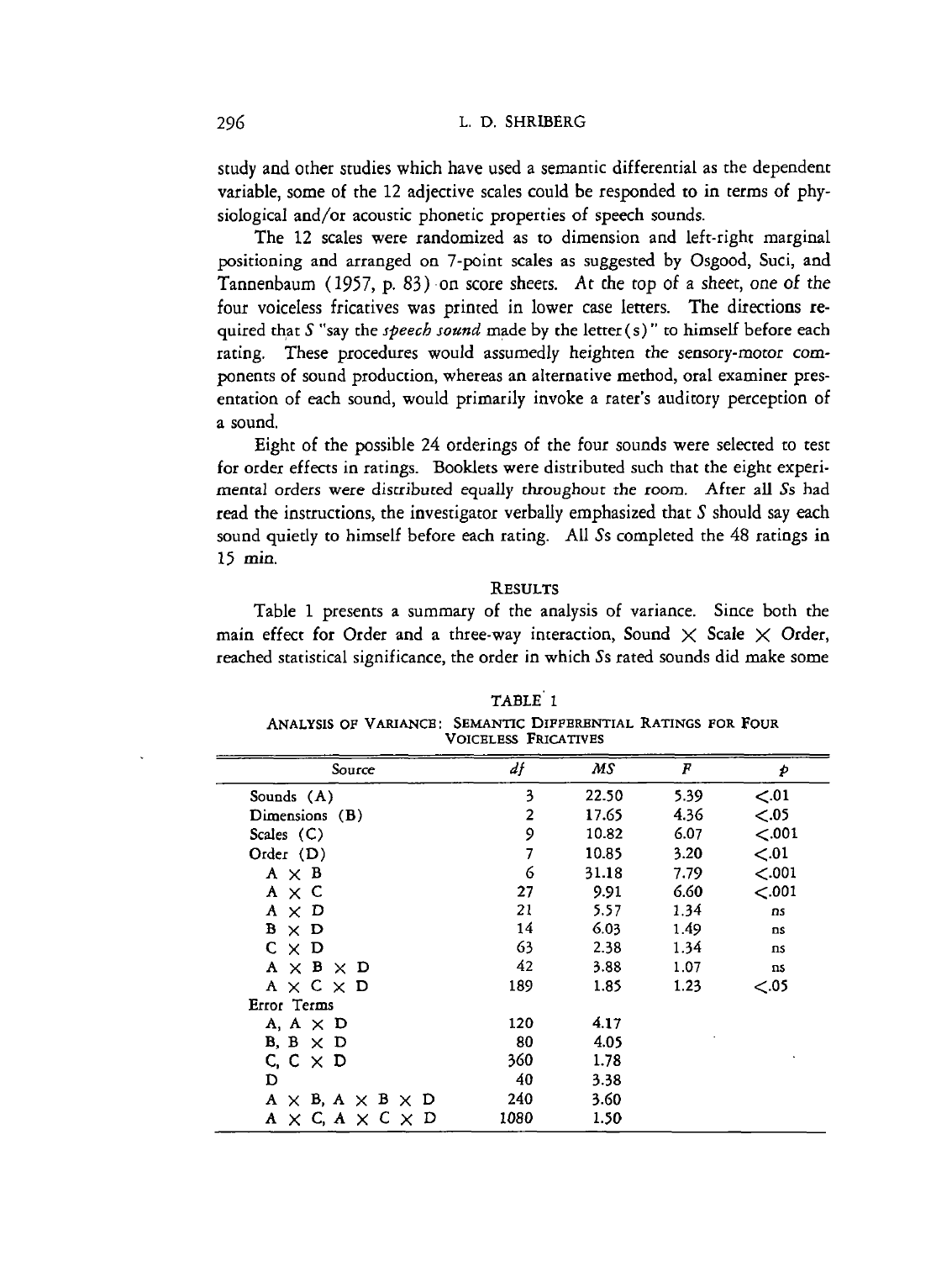

**FIG. 1. Mean ratings for f, I,** *sh,* **and** *rh* **on the Evaluative, Activity, and Potenq dimensions of a semantic differential** 

difference. In particular, the order of rating the four sounds affected the Sound  $\times$  Scale interaction term. However, it is the Sound  $\times$  Scale term summed over all orders, rather than the effects of any one order, which is presently of primary interest, and this effect was significant at **the** .001 level. The other term of interest, Sound  $\times$  Dimension, was also significant.

Fig. 1 presents the Sound  $\times$  Dimension data as the mean ratings for each sound on the three semantic differential dimensions; Fig. 2 shows the Sound  $\times$ Scale data as the mean sound ratings for the composite adjective scales. 1t is



**FIG. 2. Mean ratlogs for f, s,** *sh,* **and** *th* **on the 12 bipolar adjective scales comprising the Evaluative, Activity, and Potency dimensions of a semantic differential**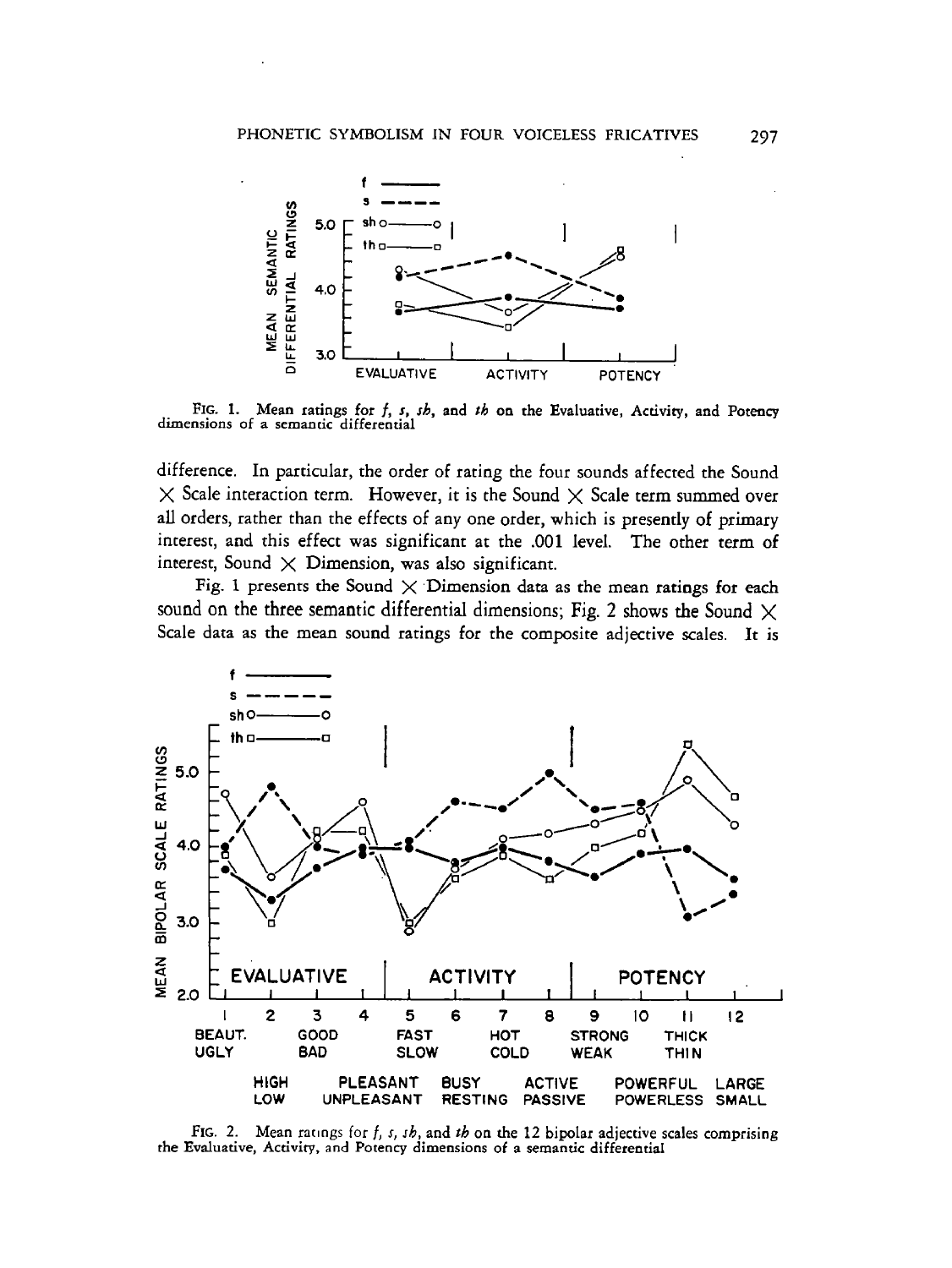apparent that the differences in the range of mean sound ratings between and within scales (Fig. 2) are wide. For some orientation as to which sound means differ significantly within any of the 12 scales, a *q* statistic, using the Tukey (a) procedure (Winer, 1962, p. 87) was calculated for those scales having the largest and smallest range of means for the four sounds. For thin-thick and bad-good, interval differences between any two sound means of .87 and **.53** respectively, are significant at the .05 level.

#### **DISCUSSION**

Although the mean differences between sounds on both dimensions and scales are of modest absolute value, it is the pattern of differences across scales which warrants close inspection. Osgood (1962) makes the following statement about the use of a semantic differential:

**I think the semantic differential is subject to what might be called** *denotutiue contamination.* **Most adjectivaI scale terms have variable denotative meanings as well as**  their affective connotation. Particular concepts exert a selective limitation upon scale **meanings, drawing forth a denotative usage of some and the connotation of others (p. 27).** 

In the present context, the sound patterns across scales suggest that 'denotative' use of some scales may be mediated by the kinesthetic and tactile feedback from tongue postures required for articulation of a sound. These denotative scales appear to be the most discriminant of subject ratings. Consider the tongue posture needed for articulation of the *s* sound versus that needed for the *th* sound, in relation to how these sounds are rated on the low-high versus the thin-thick and small-large scales. Note how these trends compare with presumedly nonkinesthetic or connotative scales within the Evaluative and Potency dimensions. Note also the relatively flat configuration across scales for the **f** sound, the only sound which does not require articulation of the tongue.

An alternate interpretation would consider the acoustic characteristics of these four sounds as mediating denotative ratings, assuming that Ss were monitoring some auditory feedback from rehearsal of a sound. Heinz and Stevens ( 1961), using listener perception of synthesized speech, have found the acoustic spectra of the four fricatives here to rank from highest to lowest,  $th$ ,  $f$ ,  $s$ , and  $sh$ . Inspection of Fig. 2 suggests no correspondence between any ratings and these acoustic data. The rank order of intensity for these sounds (Strevins, 1960) is, from highest to lowest, *sh, s,* f, *th;* correspondence with these data is also not apparent.

The present study indicates that both denotative and connotative symbolism can be demonstrated in speech sounds using isolated phonemes as stimuli. Methodologically, these data also suggest that derivation of a semantic differential from a composite of scales exercising both phonetic (denotative) and non-phonetic (connotative) meanings requires data analysis of scales as well as dimensions. Compare, for example, how scores on the low-high scale (Fig. **2),** con-